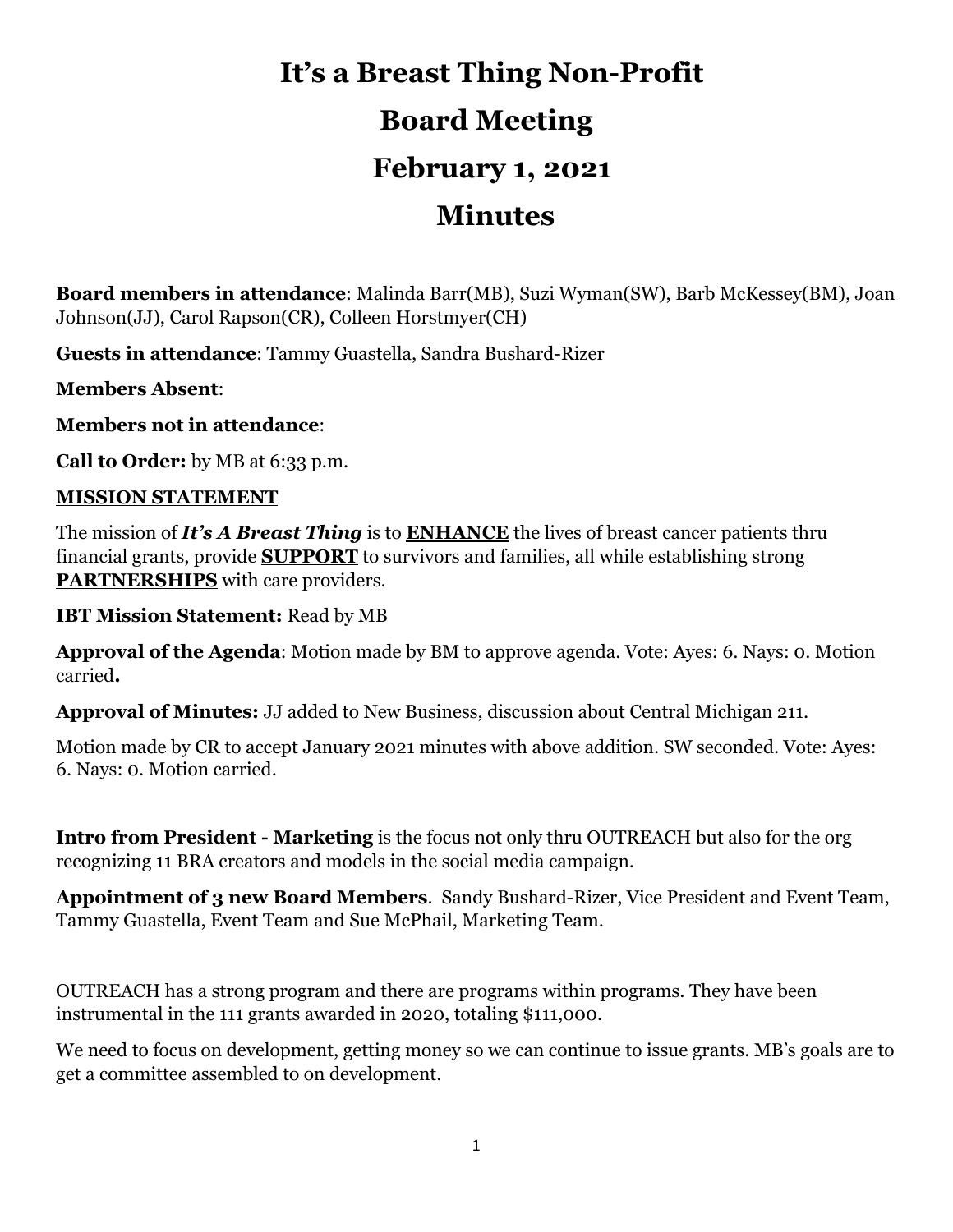The goal is to get 5 key facilities/Dr.'s to donate \$10,000 a year and fill in with addition event fundraising

### **Financial Report**

Nothing to report. MB to go over budget, but it was still making sense of the numbers from Suzy's breakdown and CPA 2020 report. She will send a draft to BM and SW and it should be available to board members at the next meeting. The budget for OUTREACH will be separated from IBT's. It needs to be determined how much money OUTREACH spends on items they use for their presentations. MB said the hand sanitizer and scarves should be marketing items and not taken from the OUTREACH budget.

Discussion on money being spent currently for OUTREACH supplies. MB wants only necessary purchases for now until our funds are replenished. BM has ordered folders and QR codes and will wait for other items.

#### **Standing Team Reports:**

#### **EXECUTIVE Team:**

No report

#### **MARKETING Team:**

SW talked about the social media campaign, showcasing the bra model, who created the bra, the 111 campaign. Consistent posts going out, covering all bases of where IBT is at. Board members share the 111 campaign with your family, friends, co-workers, etc.

CR mentioned contacting donors from last year so MB and CR will get together and try and brainstorm who to contact. Alliance and Compass Health are two examples.

#### **DEVELOPMENT Team**:

Nothing to report – MB is building the committee and the sponsor/partner packages. Scheduled call with CR for 2/4 and more to follow.

#### **GRANT Team:**

Suzi reported the following:

- 2 grants from last year pending
- 18 grants ready to award (3 of these are second grants)
- 5 applications need more information
- 13 new grants are going to Irene this week (Irene will send email to applicants and follow up with a phone call explaining they are on hold for now but will be processed at a later date

Grant Totals:

• 334 awarded to date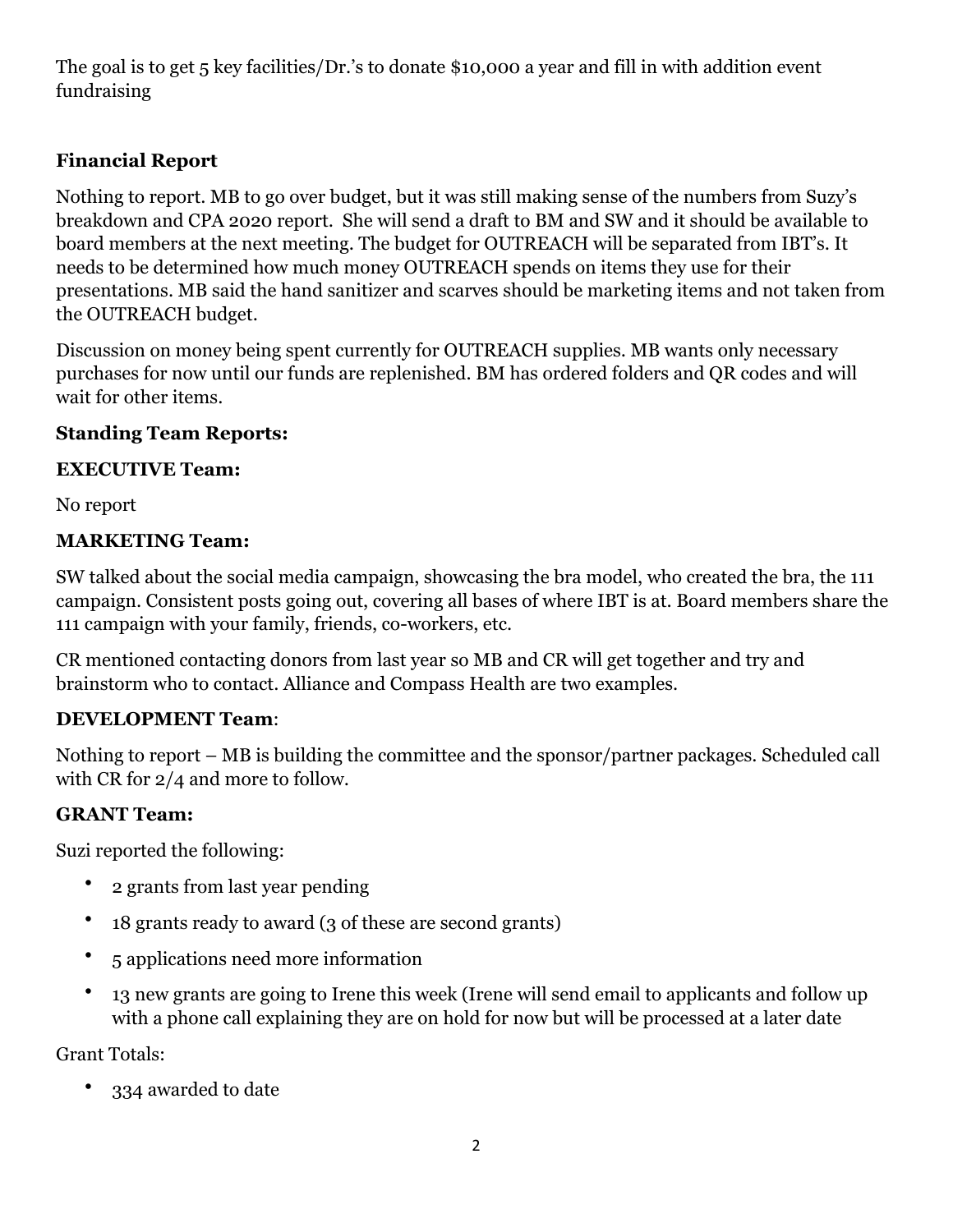- 38 possible to award when monies available
- 2021 9 grants awarded

MB wants to start fundraising. She is getting with CR to begin contacting Dr's, medical staff, etc. She wants a 3-year sponsorship from these companies/individuals. MBis looking for input from anyone with fundraising ideas. Like and share the Facebook posting regarding the 111. Tag 11 people, they give \$111 and you could end up donating a total of \$1,221.00.

## **OUTREACH Team**:

JJ mentioned the LSJ with article about Sandee Kingsley and her family. Nice article on what IBT does. MB wants the article on our website.

Discussion about concerns with any board member using their personal email to communicate IBT business. Judy Tegreeny has created emails with IBT information for OUTREACH to use. She has offered to set up a Gmail account for any IBT board member if they so desire. Please make sure you are retrieving those emails with the IBT address daily. The old stock of business cards will be depleted before new ones are ordered for OUTREACH. The new cards will have the new email addresses.

JJ mentioned slide show presentation which has been updated. Will be used by OUTREACH for their presentations to sponsors, donors, etc.

MB will put together a sponsorship page that OUTREACH can show to possible sponsors/donors, etc.

OUTREACH wants to do Zoom meetings with these potential sponsors/donors.

Judy Tegreeny was at the hospital and the QR codes were on the doors. Scans to a conversation between a couple of the Dr's who talk about IBT.

Sandee Kingsley wants to meet with MB to get the Survivors and Family Ambassador program started. Meeting set for wed 2/3.

JJ wants MB to consider Sandee Kingsley for the EVENT committee. MB agreed it was a good idea. MB wants the first event meeting to be in February.

# **Old Business**

Melanie Jacobs talked with MB about her possibly joining the board, but she is looking for work out of state. MB will stay in touch with her in case she does not move out of state.

IBT needs a Treasurer who is familiar with spreadsheets, QuickBooks and has a financial report background. They will not file IBT's taxes, a CPA will do that, but a treasurer is needed for everyday business. They will need to attend board meetings, make financial decisions, and give us a good picture of where IBT is financially.

# **New Business**

Sandy Bushard-Rizer has joined the meeting tonight along with Tammy Guastella to observe a board meeting. Both will possibly become board members.

Nomination and Motion made by MB for Tammy Guastella to join the IBT Board as EVENT Committee chairperson working hand in hand with BM. BM seconded. Vote: Ayes: 6. Nays: 0. Motion carried.